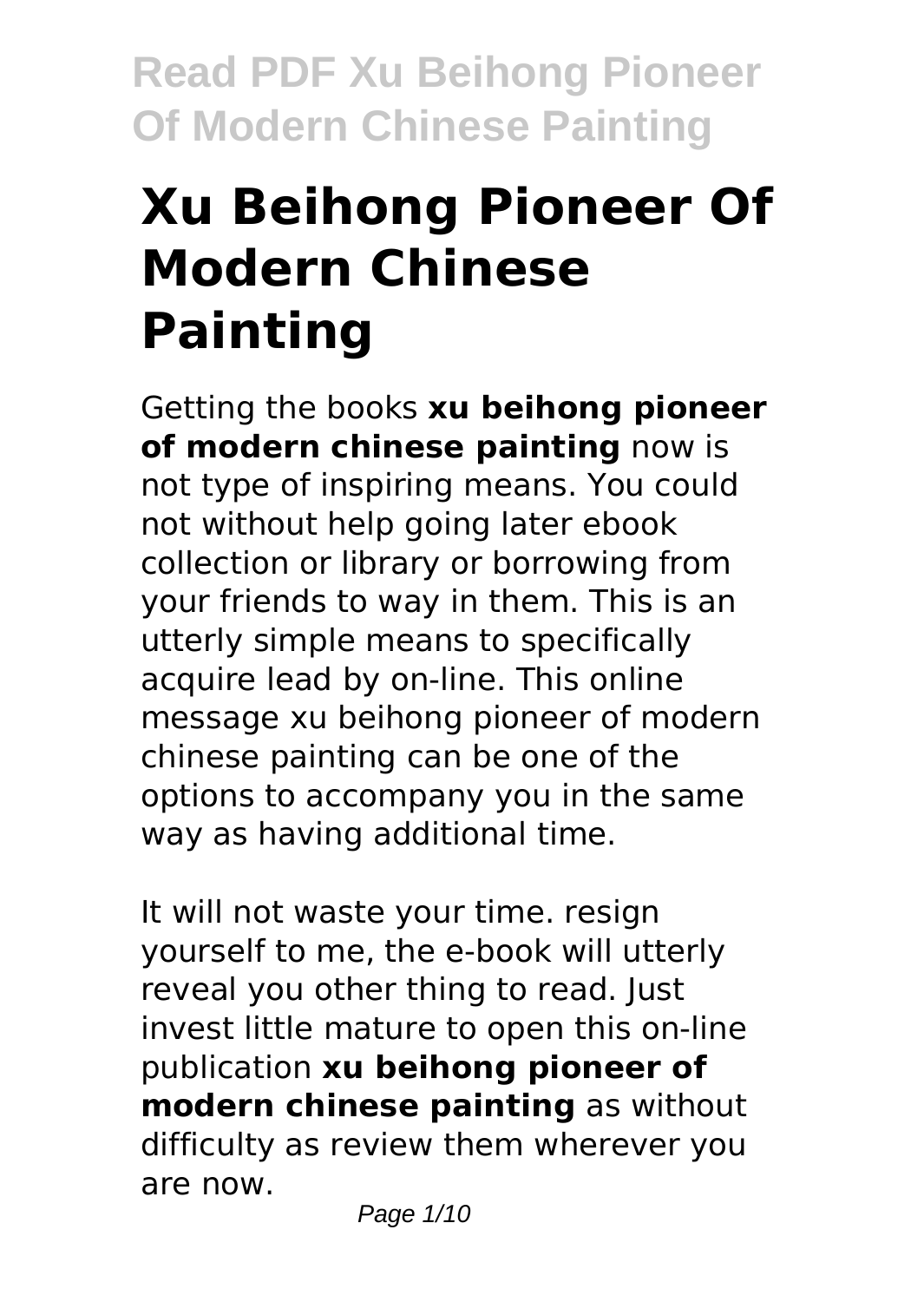From books, magazines to tutorials you can access and download a lot for free from the publishing platform named Issuu. The contents are produced by famous and independent writers and you can access them all if you have an account. You can also read many books on the site even if you do not have an account. For free eBooks, you can access the authors who allow you to download their books for free that is, if you have an account with Issuu.

#### **Xu Beihong Pioneer Of Modern**

Xu Beihong is a key figure in 20th century Chinese art. Drawn from the Xu Beihong Memorial Museum, the exhibition features 61 works including Chinese ink brush paintings, oil paintings, drawings, pastels, and calligraphy. Visitors can explore Xu Beihong's career from early works including a 1918 landscape painting, drawings, and paintings created during his studies in Europe, and several of his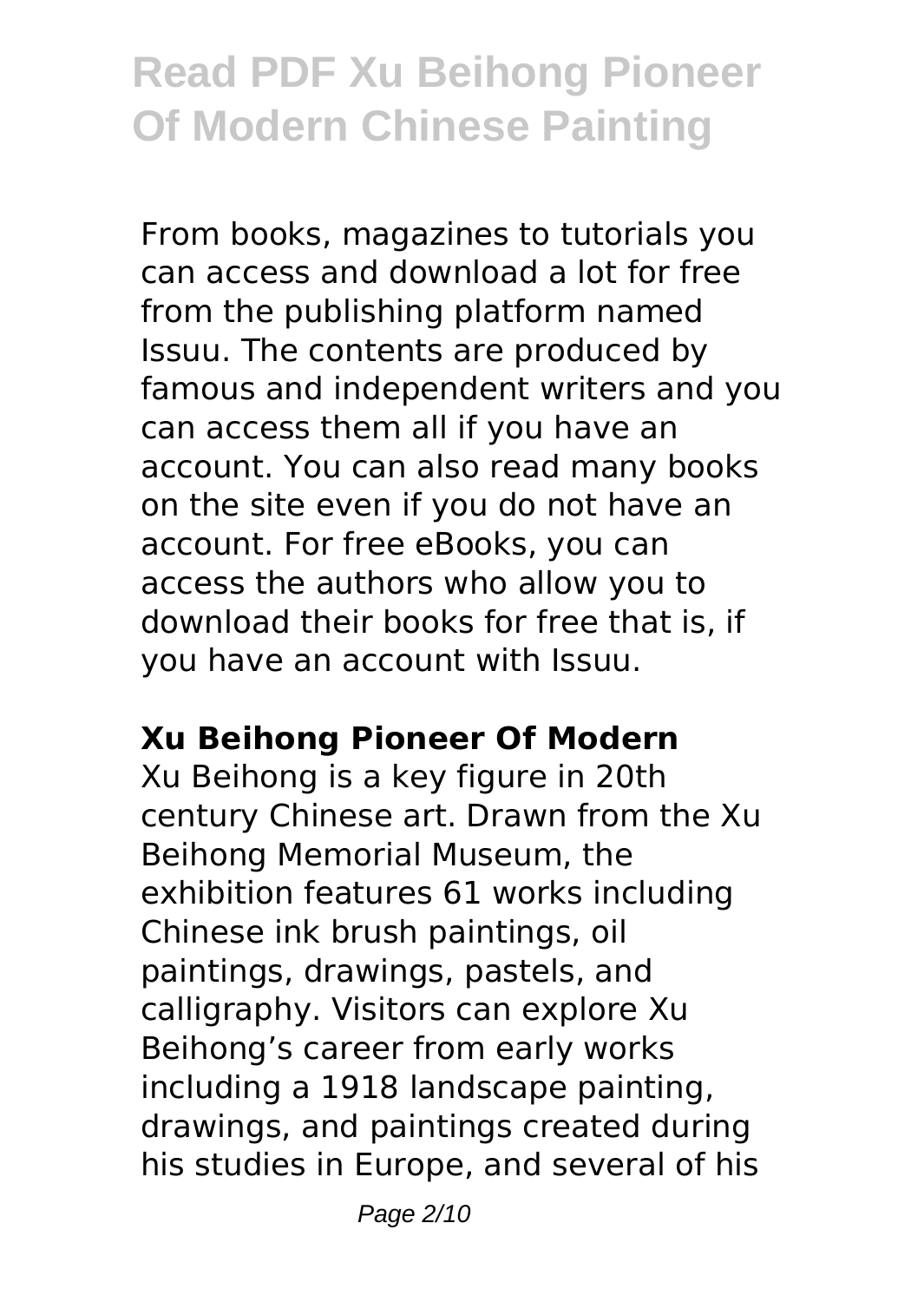well-known and loved horse paintings.

#### **Xu Beihong: Pioneer of Modern Chinese Painting | Denver ...**

Xu Beihong (1895-1953) was among the first Chinese artists to study Westernstyle painting in Europe, and he is often called the "Father of Modern Chinese Painting." His images, particularly of horses, are familiar throughout China, as are his monumental history paintings Tian Heng and His Five Hundred Warriors and The Foolish Man Who Removed the Mountains.

#### **Xu Beihong: Pioneer of Modern Chinese Painting: Otsuka ...**

Xu Beihong was a major Chinese artist and art educator. Born in 1895 in Yixing, Jiangsu Province, he learned traditional Chinese painting from his father, a selftaught artist. Between 1919 and 1927, he studied sketching and oil painting in France, Germany, Belgium, Italy, and Switzerland.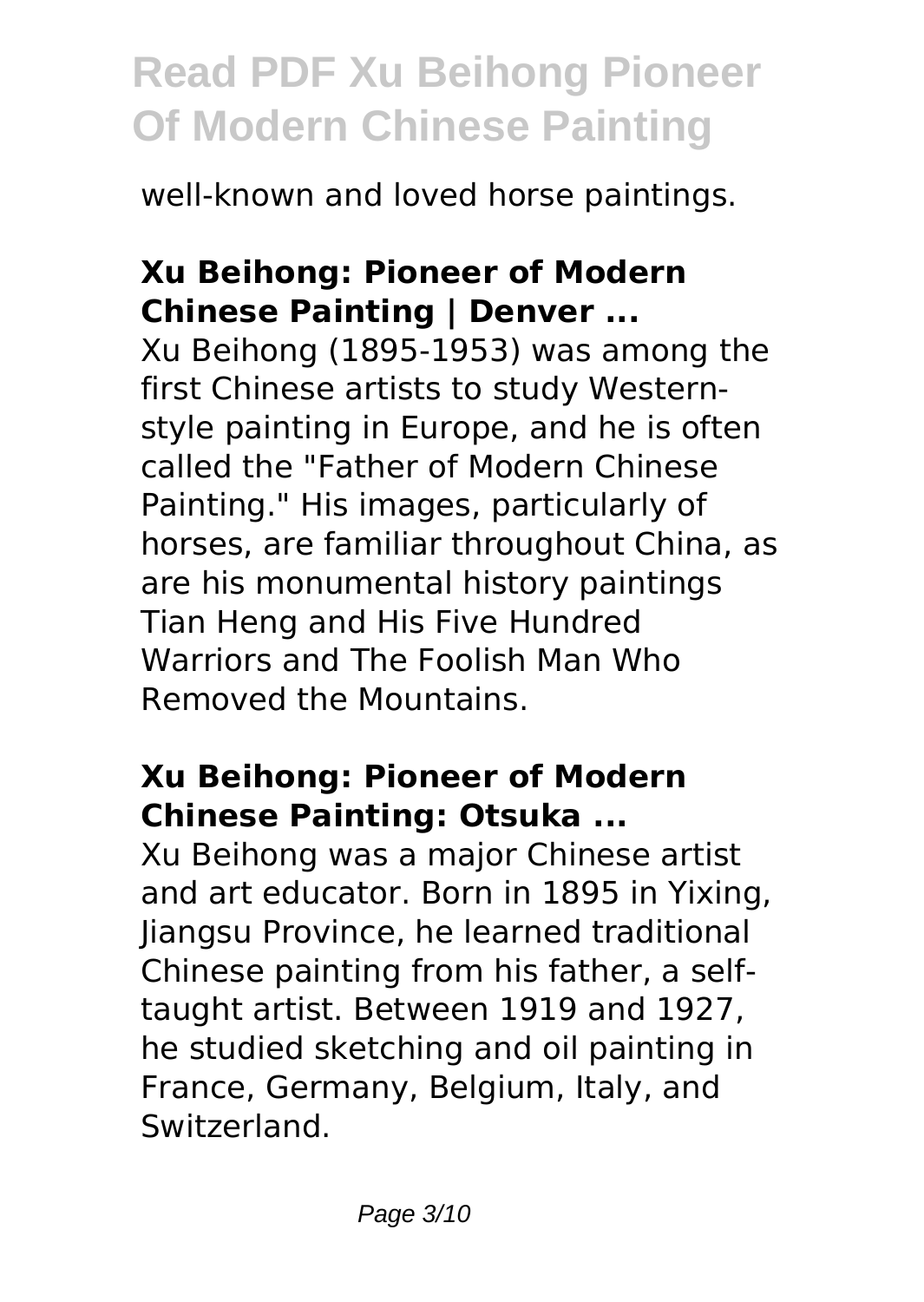#### **Xu Beihong: Pioneer of Modern Chinese Painting | US-China ...**

Xu Beihong (Chinese:  $\Pi$ , Wade-Giles: Hsü Pei-hung; 19 July 1895 – 26 September 1953), also known as Ju Péon, was a Chinese painter.. He was primarily known for his Chinese ink paintings of horses and birds and was one of the first Chinese artists to articulate the need for artistic expressions that reflected a modern China at the beginning of the 20th century.

#### **Xu Beihong - Wikipedia**

Xu Beihong: Pioneer of Modern Chinese Painting is organized by the Denver Art Museum in collaboration with the Xu Beihong Memorial Museum. Significant support is provided by the Anna and John J. Sie Foundation. Additional support is provided by the Joy R. Hilliard Bequest, the

#### **Xu Beihong: Pioneer of Modern Chinese Painting Exhibition ...**

Page 4/10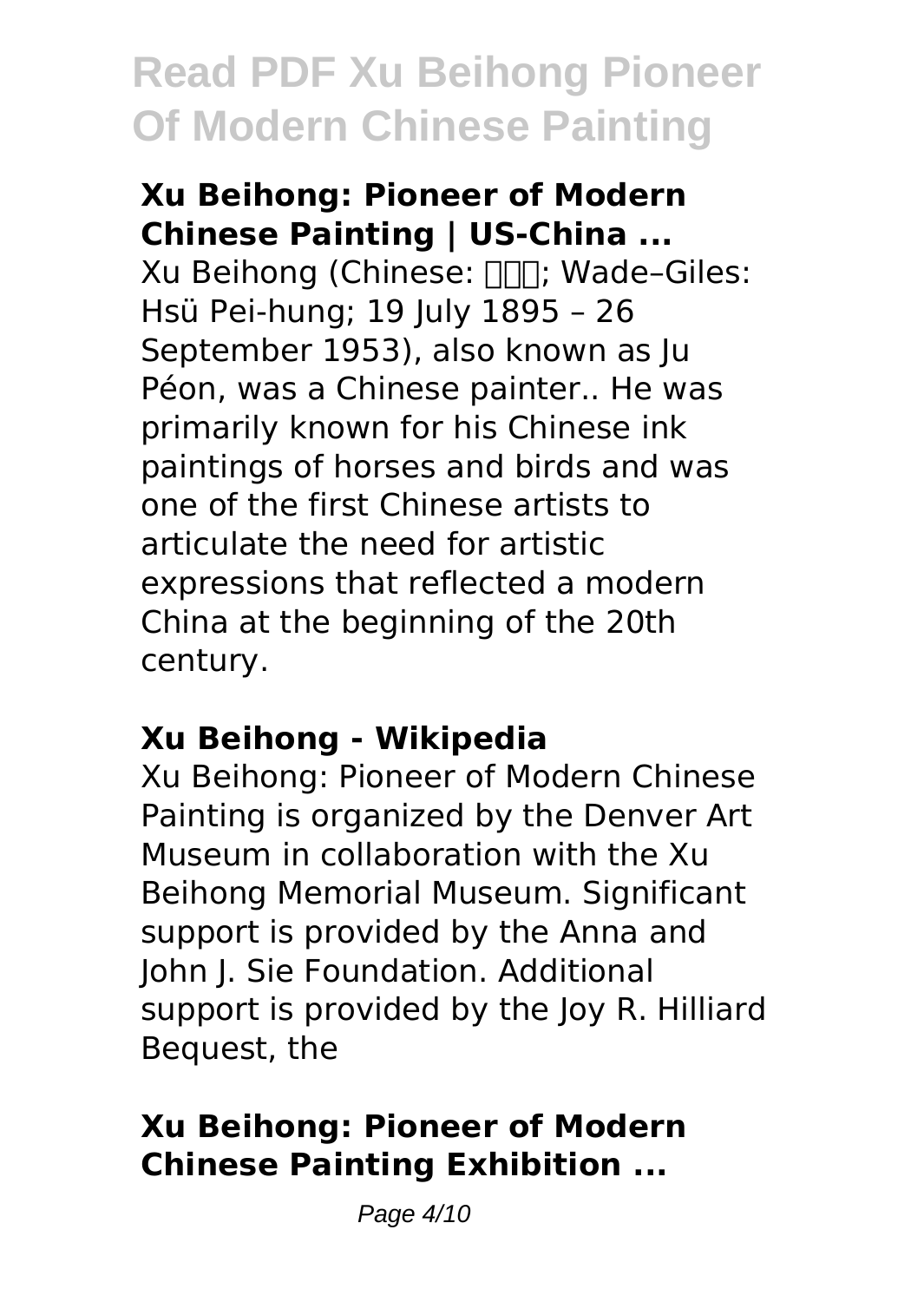Xu Beihong (1895-1953) was among the first Chinese artists to study Westernstyle painting in Europe, and he is often called the "Father of Modern Chinese Painting." His images, particularly of horses, are familiar throughout China, as are his monumental history paintings Tian Heng and His Five Hundred Warriors and The Foolish Man Who Removed the Mountains. Photographs of Xu Beihong illustrate his life as an artist, educator, and family man.

#### **Xu Beihong: Pioneer of Modern Chinese Painting: Amazon.co ...**

Xu Beihong: Pioneer of Modern Chinese Painting, published in conjunction with an exhibition at the Denver Art Museum, is the first major Anglophone presentation of Xu's art. The kind of handsome if formulaic tribute that curatorial teams have become so adept at pumping out, the volume itself signifies Xu's ascension, and yet its contents--the images themselves--tend to raise questions about this ascension.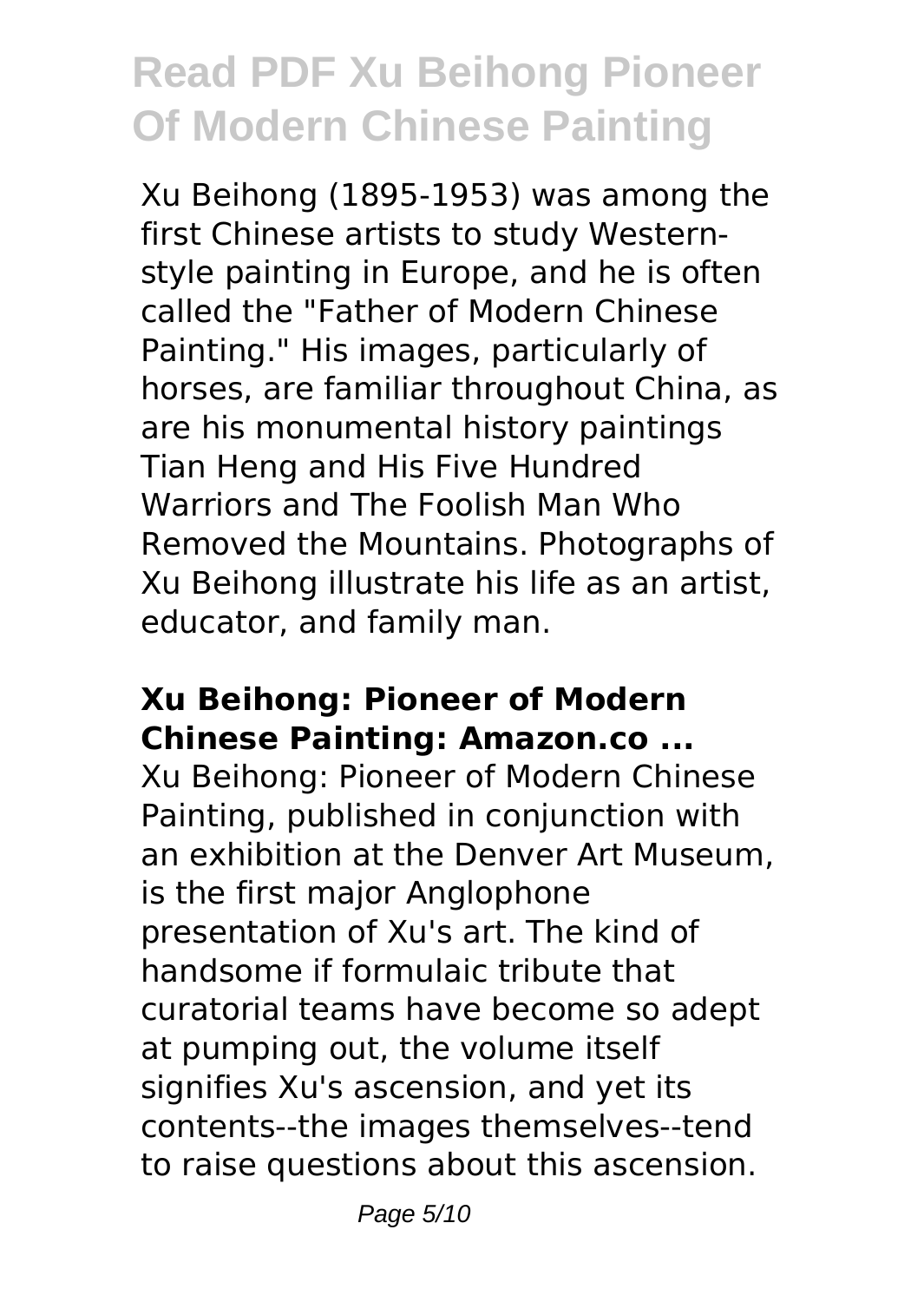#### **Ronald Y. Otsuka and Fangfang Xu, eds., Xu Beihong ...**

Xu Beihong, Xu Beihong (NNN, 1895–1953) was primarily known for his Chinese ink-and-wash painting of horses and birds. He was one of the first Chinese artists to articulate the need for artistic expressions that reflected a new modern China at the beginning of the 20th century. He was also regarded as one of the first to create monumental oil paintings with epic Chinese themes—a show of his high proficiency in an essential Western art technique.

#### **Xu Beihong | China Online Museum**

Xu Beihong is so influential in Chinese art that you cannot talk of the 20 th century in terms of art without the mention of his name. He has over a thousand works done in ink, oil and also as sketches. The vastness of his works makes him a legend in themselves.

#### **The Artistic Life of Xu Beihong and**

Page 6/10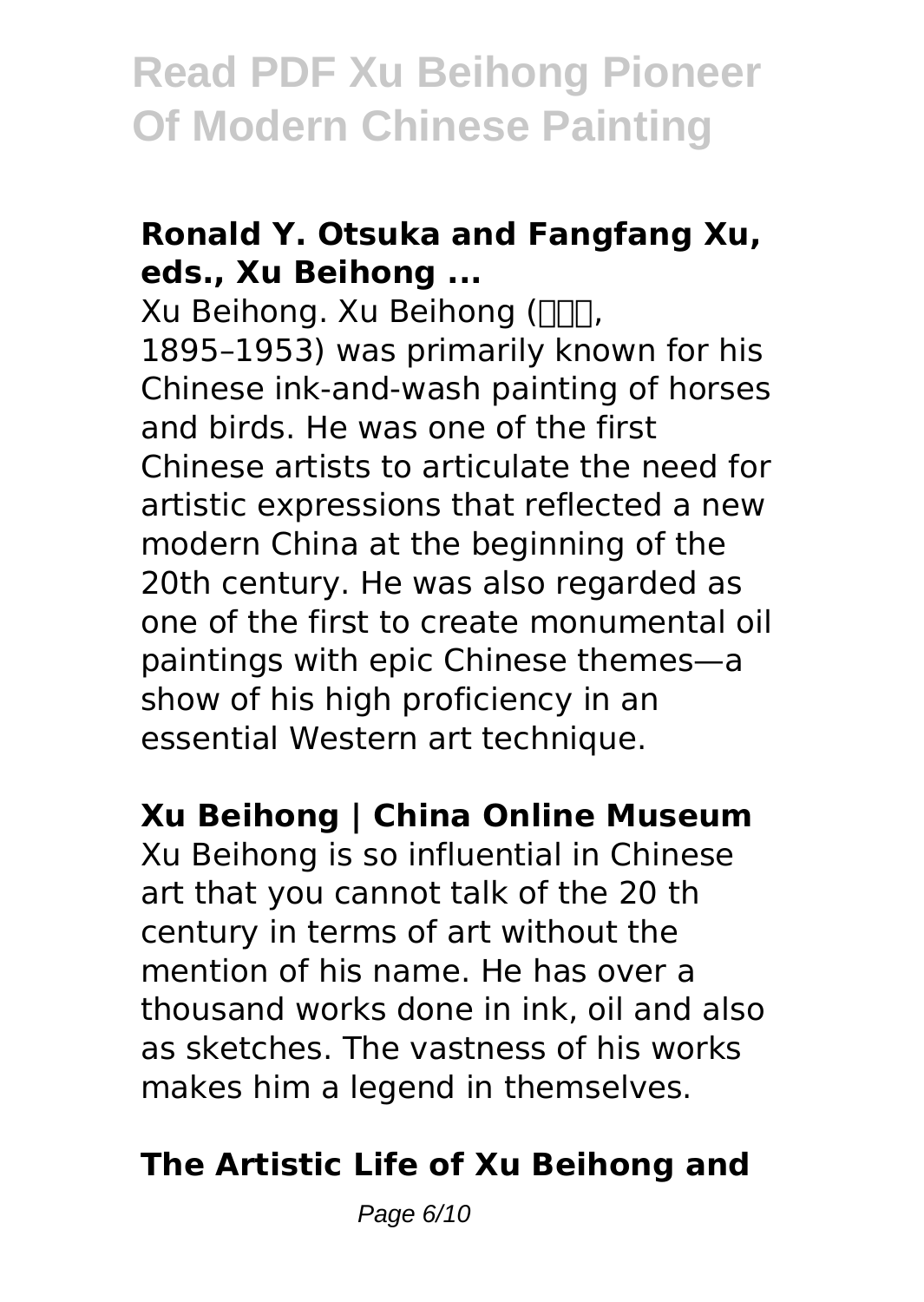### **His Influence to ...**

The most influential Chinese artist and art educator in twentieth-century China, Xu Beihong is widely known as the father of modern Chinese painting. Born into a poor family in 1895 in Yixing, Jiangsu Province, he learned Chinese classics and traditional Chinese painting from his father, a self-taught artist. Read More

### **Home - Beihong China Arts**

Known as the father of modern Chinese painting, Xu Beihong (1895-1953) was a pre-eminent artist and art educator with an enduring legacy that has shaped the Chinese art scene to this day.

#### **Lecture: Xu Beihong: Pioneer of Modern Chinese Painting ...**

Xu Beihong (Chinese: [ ][]; pinyin: Xú Bēihóng; 19 July 1895 – 26 September 1953) was a Chinese painter born in Yixing, Jiangsu province. He was primarily known for his Chinese ink paintings of horses and birds and was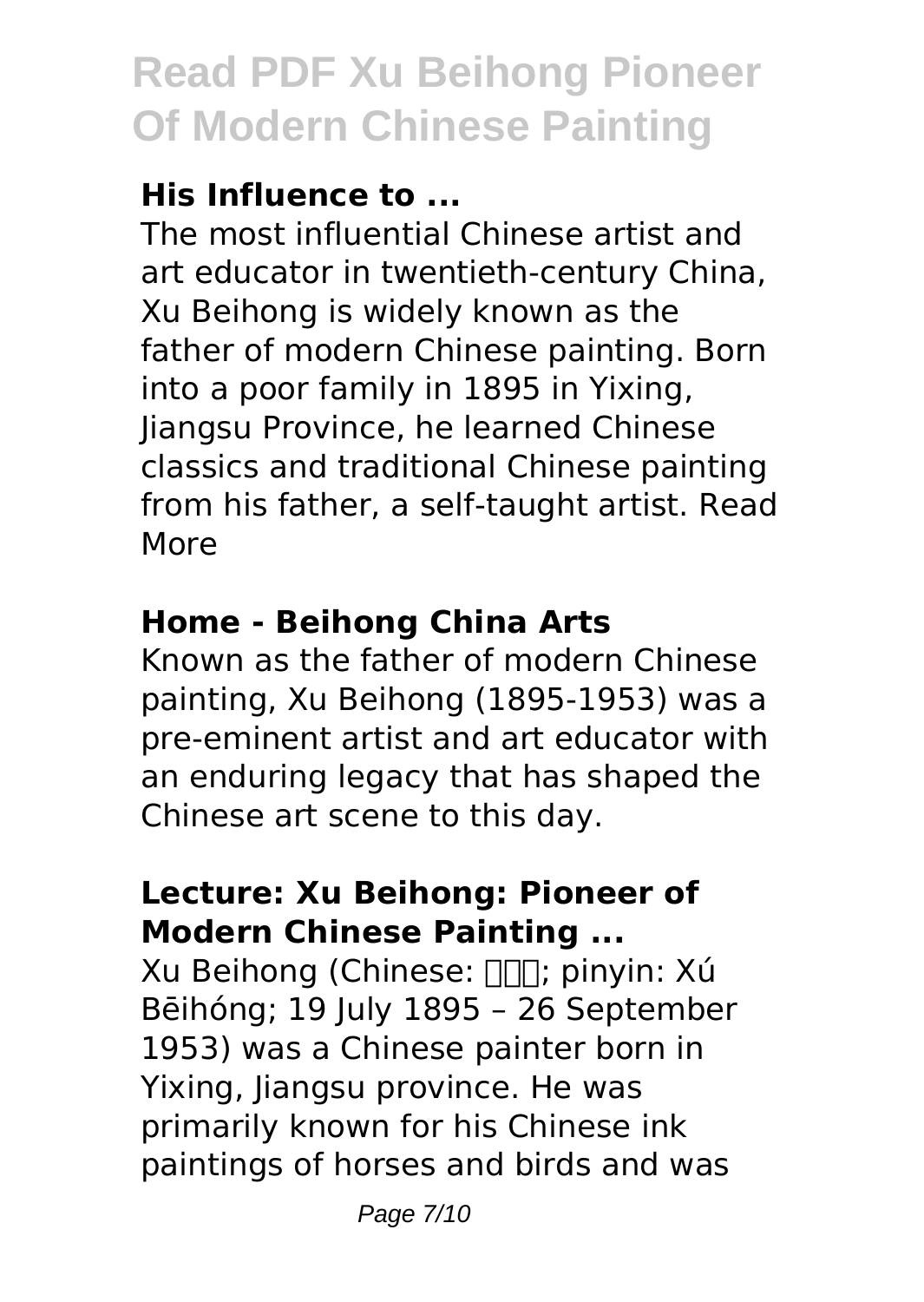one of the first Chinese artists to articulate the need for artistic expressions that reflected a modern China at the ...

#### **Xu Beihong - 97 artworks - painting**

Find helpful customer reviews and review ratings for Xu Beihong: Pioneer of Modern Chinese Painting at Amazon.com. Read honest and unbiased product reviews from our users.

#### **Amazon.com: Customer reviews: Xu Beihong: Pioneer of ...**

"Xu Beihong: Pioneer of Modern Chinese Painting" and "Threads of Heaven: Silken Legacy of China's Last Dynasty" Denver Art Museum, West 13th Avenue between Broadway and Bannock Street.

#### **Pioneering Chinese painter Xu Beihong gets his due in ...**

Xu Beihong: Pioneer of Modern Chinese Painting accompanies the first comprehensive exhibition of artwork by Xu Beihong hown outside Asia. It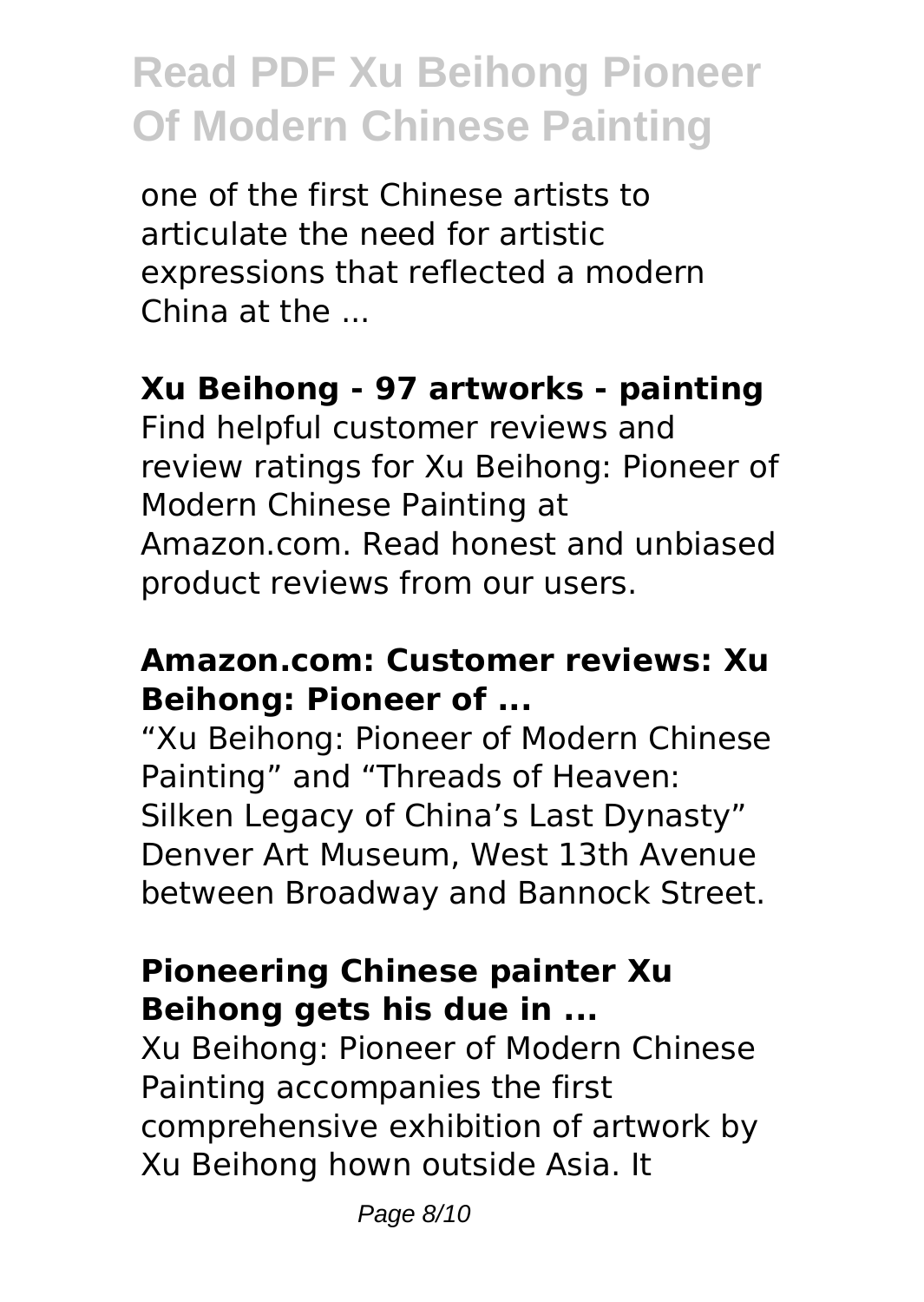highlights a selection of 61 Chinese ink paintings, oil paintings, drawings, and pastels from the Xu Beihong Memorial Museum in Beijing.

#### **Xu Beihong – HFS Books**

Artist Xu Beihong and His Family in Mao's China. Famous for his ink brush paintings of galloping horses, pioneering Chinese artist Xu Beihong (1895-1953) integrated Chinese and Western painting and mentored generations of Chinese artists. Galloping Horses describes how his family and legacy survived the turbulence of Mao's ever-changing policies, which dictated the direction of art and music from 1949 through the devastating ten-year Cultural Revolution.

#### **Galloping Horses - Beihong China Arts**

Xu Beihong. Xu Beihong, also known as Ju Péon, was a Chinese painter. He was primarily known for his Chinese ink paintings of horses and birds and was